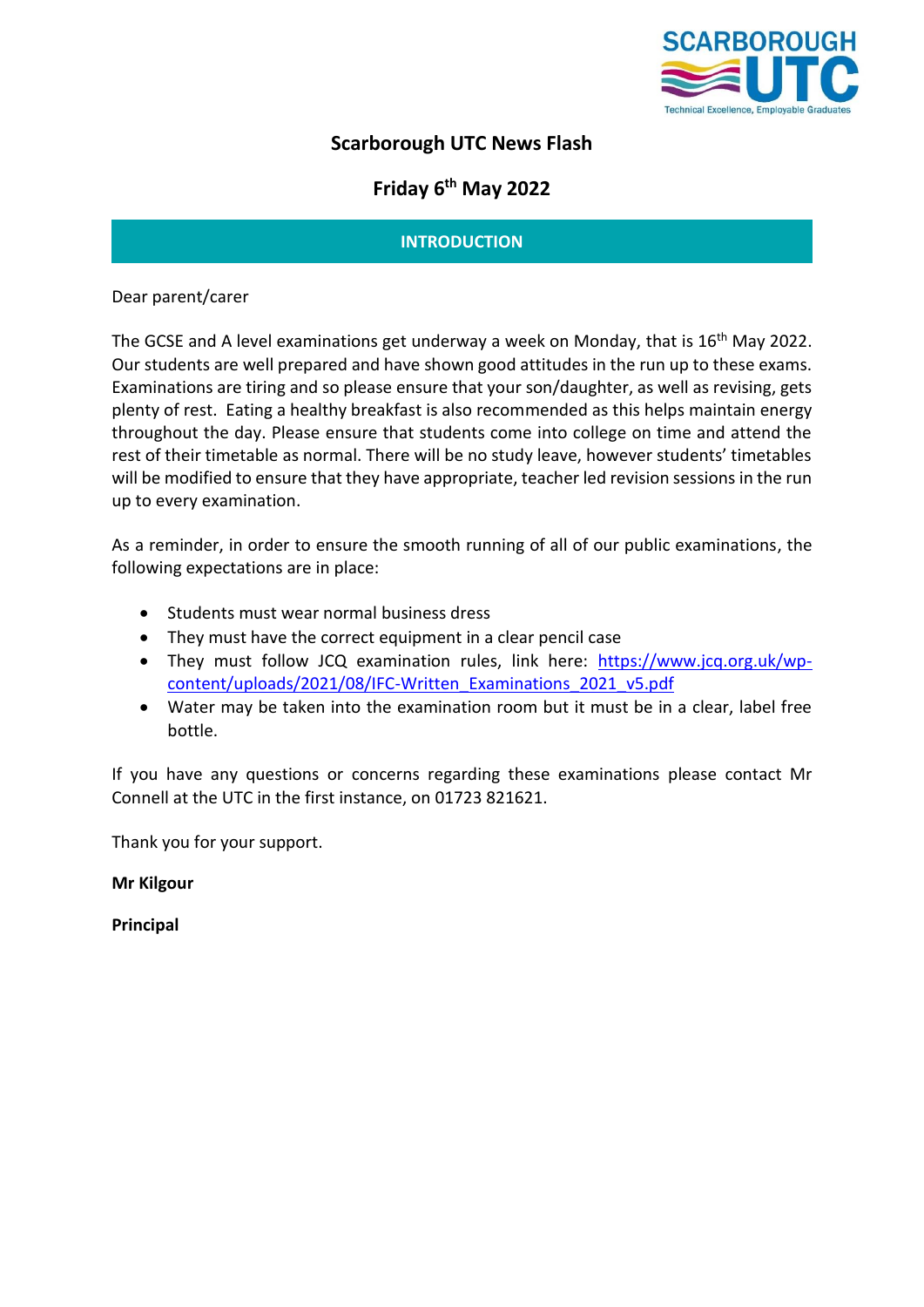### **T&L@SUTC**

Our employer partners are a key contributor to the enhancement of teaching and learning at Scarborough UTC. This contribution incudes both in-lesson support, project-based learning and masterclasses, alongside advice relating to the career opportunities available within their organisation. Our Y10 and Y12 students and parents had the opportunity this week to speak directly to representatives from Firmac, Unison, Deep Sea Electronics, Xandor, GCHQ and Northern Powergrid about their business and the opportunities within it, alongside representatives from the Army, local colleges and Universities. A huge thank you to those employers that attended the event for giving our students and parents this valuable opportunity.

# **TECHNICAL EXCELLENCE**

News from Systems Control: this week in Key Stage 5 our electrical pathway students have been focussing on the manufacture of their adjustable power supply unit. This activity requires a successfully simulated circuit and reviewed printed circuit board layout.

Students in Year 10 were involved in a walkthrough of a full examination paper; this was guided with reference to the types of questions, and also linked to prior learning students now have from their time in Year 10. There is a dedicated Google Classroom for accessing a large selection of exam questions set by topic, online quizzes and flashcards. The resource we used in the lesson was our Scarborough UTC Knowledge Organiser. As this is a new subject for everyone in Year 10, we have created a one-stop reference booklet digitally as well as providing physical copies for greater accessibility. I was really impressed that we had several students who were independently using the knowledge organiser to support them when working through the exam questions, although the main purpose of the lesson was focusing on exam technique, and what to do with some of the mathematics-based questions.

We have a range of techniques and steps to help students keep calm and apply what they know. One issue this lesson did raise for Year 10 was that a significant number of students were without a calculator. Please can you support your child in this matter as it did cause a delay, and it is an expectation that students do have a calculator available for use in all lessons.

I'd encourage parents to have a look at the R113 Electronic Principles online Google Classroom in the classwork section where there are many sample questions and answers to support individual learning and technical excellence - this is a key aspect of learning in the Autumn term of year 11, when students will be working through all the individual topic tests for independent study. Spending 45 minutes a week at this stage is time well spent. Ask any Year 11 student who is currently about to begin their examinations!

Talking about year 11, I was really pleased that we have reached the end of the coursework sessions. We photographed students testing a programmable system, and they have completed their unit to program an automated gate security system. It is very exciting to have your program working on screen and have it successfully running on a hardware system, in our case a working model of a gate, with motion sensing, beam break sensing and switch control. Please say well done to your child for their hard work and dedication when completing their Systems Control coursework! Have a great weekend, from Mr Brown.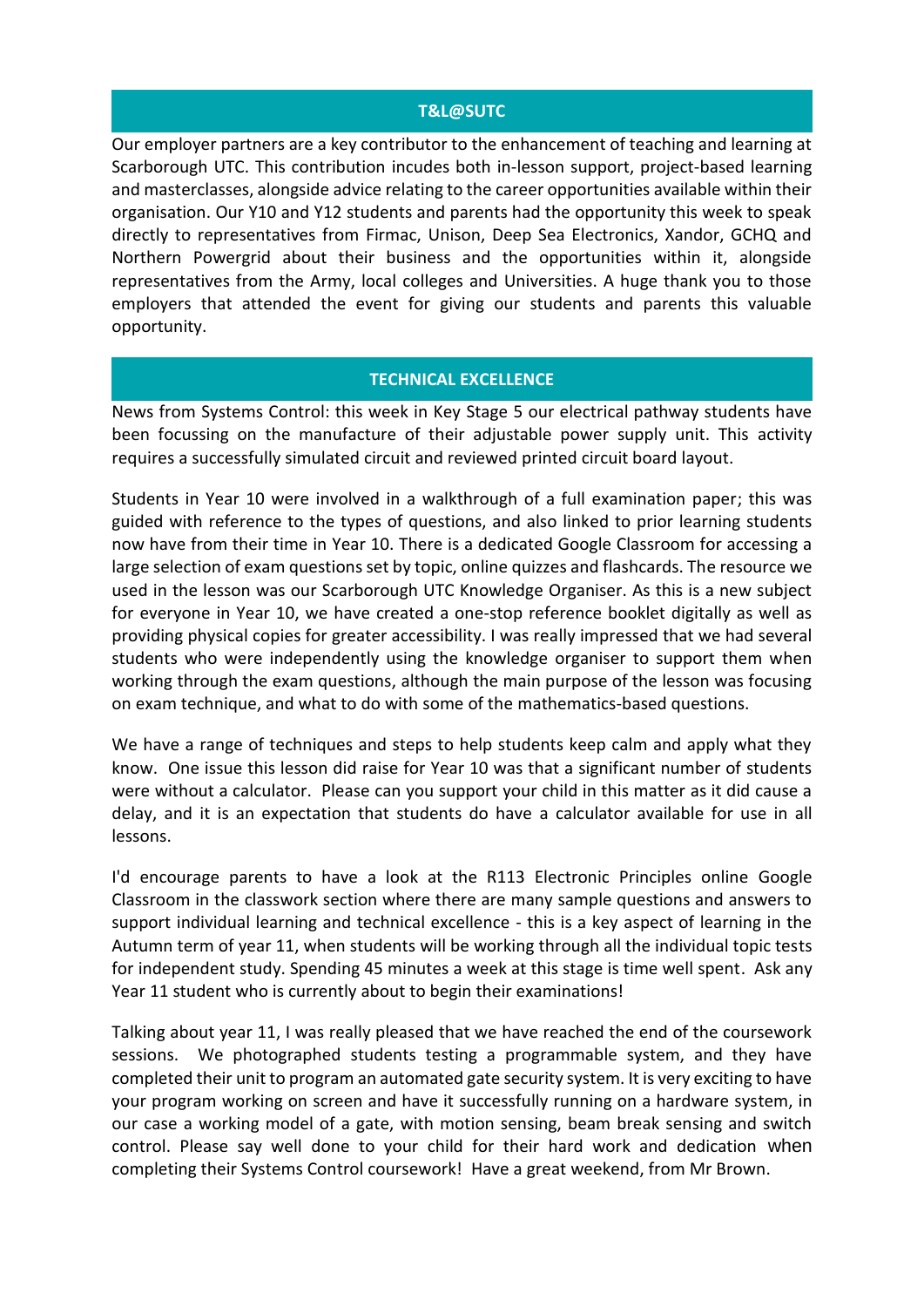# **ASSESSMENT AND CURRICULUM**

#### **Curriculum, Feedback and Assessment**

## **Y11 & Y13**

Assessment and achievement data analysis is providing the basis for identifying academic support and intervention schedules on the approach to the summer examinations. Directors have structured interventions each day and these are being used to ensure all students are fully supported.

Please use this opportunity to support progress at home and develop good revision routines. Student have been briefed on the JCQ guidance, strict business dress and equipment expectations for public exams in college.

There is now one school week until formal exams begin on Monday  $16<sup>th</sup>$  May 2022; these continue until Friday 26<sup>th</sup> June 2022. Exam schedules are posted on MCAS and individual schedules have been distributed to students.

Students in KS4 are expected to attend college each day and as a reward for excellent attendance and conduct after the  $13<sup>th</sup>$  of June students may opt, with parental permission, to attend only for exams. A letter will be issued outlining the requirements.

**All Years:** All assessment information, Attendance, Professional values, behaviour and target information is published on the "My Child at School" app. This is a secure and personal portal that allows you to assess the progress of your child at any time. Invites for the portal have been issued. If there are any issues accessing the app, please report this to [enquiries@scarboroughutc.co.uk](mailto:enquiries@scarboroughutc.co.uk) for further assistance. Registering for the APP is vital as this is the primary method of regular communication to parents.

### **Y10 & 12**

Good routine revision practice is essential in Year 10 and 12. Students complete a number of assessments across statutory subjects and Engineering or Health Pathways, it is important that students pay due attention to coursework deadlines and revise regularly. Individual student review of Y10 achievement has taken place and students will be invited to pastoral progress meetings to discuss progress and attainment to set targets. Revision plans for PPE's should be in place for the summer exam season.

**Y10 and 12** Futures & Pie and Progress evening on Thursday 5th May 2022 was well attended; it was an opportunity for parents and students to meet with employers and teachers on the same evening.

### **Behaviour and Safety**

It is important to continue the highest standards of business dress policy. Lanyards and ID cards are mandatory for safeguarding purposes, lost lanyards and cards can be replaced at reception. Please check and ensure that equipment, stationery and **scientific calculators** are in good working order.